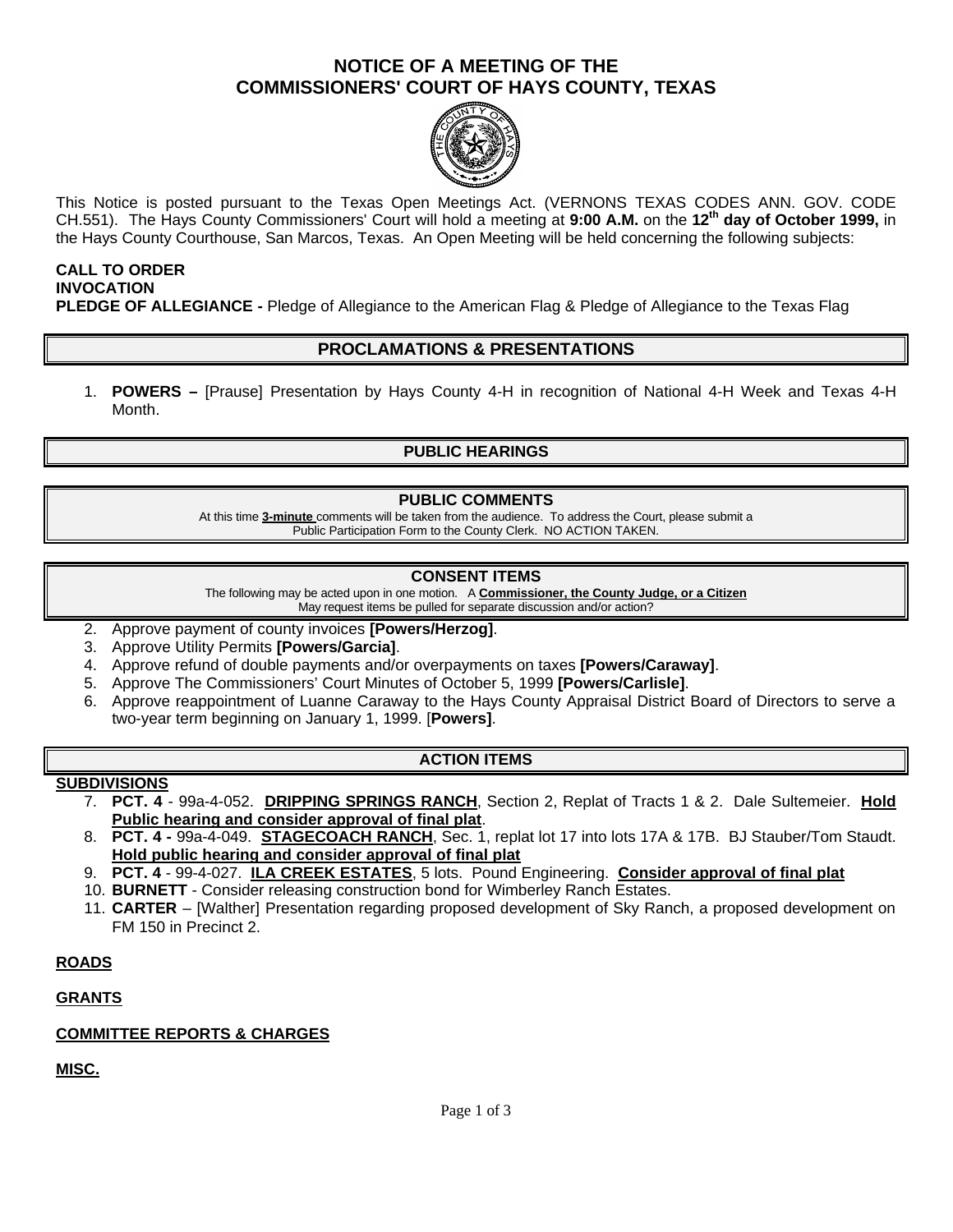- 12. **POWERS**  [Carlisle/McGill] Discussion and possible action to authorize the County Judge to execute an agreement with *Government Records* for the records management system in the County Clerk's Office.
- 13. **POWERS**  [Caraway] Discussion and possible action to consider bids received on two properties held in trust.
- 14. **MOLENAAR**  Discussion and possible action to remove cattle guards on Nutty Brown Road and Sawyer Ranch Road.

**STAFF REPORTS:** County staff may report to the Court regarding ongoing issues. NO ACTION

#### **Executive Sessions**

**ADJOURNMENT**

Posted at 1:00 o'clock P.M. on the **8 th** day of **October 1999**

## **COMMISSIONERS' COURT, HAYS COUNTY, TEXAS**

## **CLERK OF THE COURT**

**Persons with disabilities who plan to attend this meeting and who may need auxiliary aids of services such as interpreters for persons who are deaf or hearing impaired; readers; or large print are requested to contact the Hays County Judge's Office at (512) 393-2205 two (2) work days prior to the meeting so that appropriate arrangements can be made. Braille is not available.**